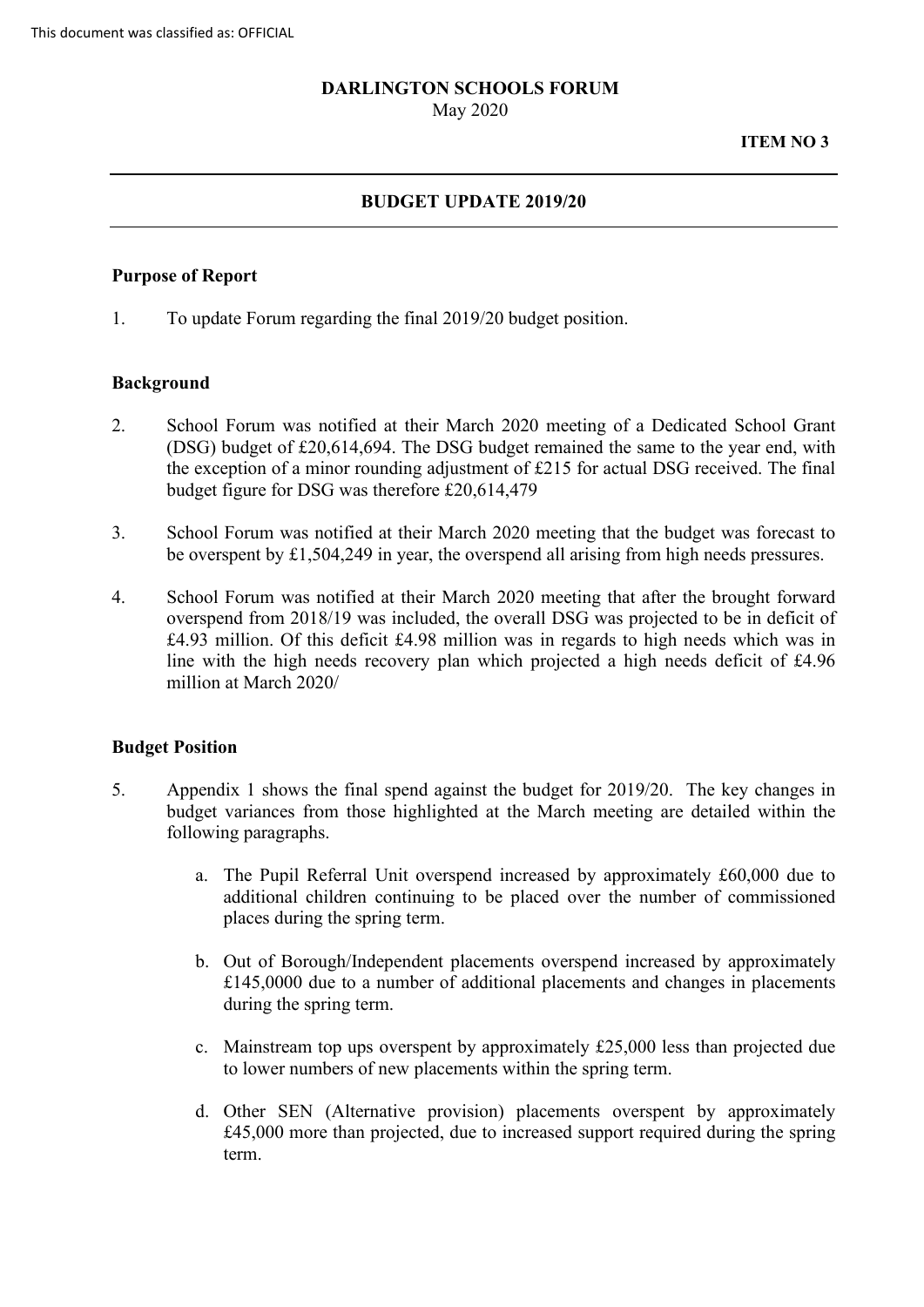- 6. Overall the final in year overspend for the DSG budget in 2019/20 was £1,734,116 which when combined with the brought forward deficit produces an overall DSG deficit of £4,524,722.
- 7. As in previous years the balances on the DSG are proposed to be rolled forward in the individual DSG blocks as follows.

# Early Years

- Overall the early years budget position for 2019/20 was an underspend of £76,602. This 8. figure was made up from under and overspends across the various early years budgets. As in previous years this underspend is proposed to be rolled forward and added to the early years reserve for use in future years.
- 9. Forum will recall that the early years DSG allocation is updated each year following the ending of the financial year in line with the previous January census. ESFA will therefore provide additional funding in the event that the January 2020 census had more children than the January 2019 census or claw back funding if the numbers of children had decreased. Any clawback or additional resources will be added to/taken away from the early years reserve in 2019/20.
- value is provisional based upon the final DSG allocation for 2019/20 early years to be 10. The overall reserve for early years will total £314,663 at the start of 2020/21, though this updated in July 2020. Forum members will recall that £50,000 of this reserve was approved to increase the SEN Inclusion budget in 2020/21 and also funding was agreed to increase the 3 & 4 year old rate by 10p (the Government provided 8p) therefore part of the reserve has already been used up. There has been budget pressures on the 2 year old funding, therefore if these persist, any remaining reserve will be held to fund any 2020/21 funding shortfall in the 2 year old budget.
- funding from providers. This therefore is a potential requirement on the reserve. Any 11. The amount of funding for early years has remained the same for 2020/21at present despite the COVID-19 outbreak. However due to the outbreak, there has been additional funding requirements, the advice received from the DfE is that any additional costs will need to be funded from reserves or in exceptional circumstances from recovery of remaining reserve will be used in future early years funding formula calculations.

## Schools Block

- 12. The overall schools block position for 2019/20 was an underspend of £95,125. It is proposed that this funding be rolled forward and added to the schools block reserve for future years.
- 13. The overall reserve for the schools block is £223,676 at the start of 2020/21. Forum will recall that in setting the schools funding formula for 2020/21, that it was agreed that £95,576 of the schools block reserve would be used within the 2020/21 formula, therefore a call has already been made upon this reserve. The balance will be used within setting future years school funding formulas.

## Central Schools Block